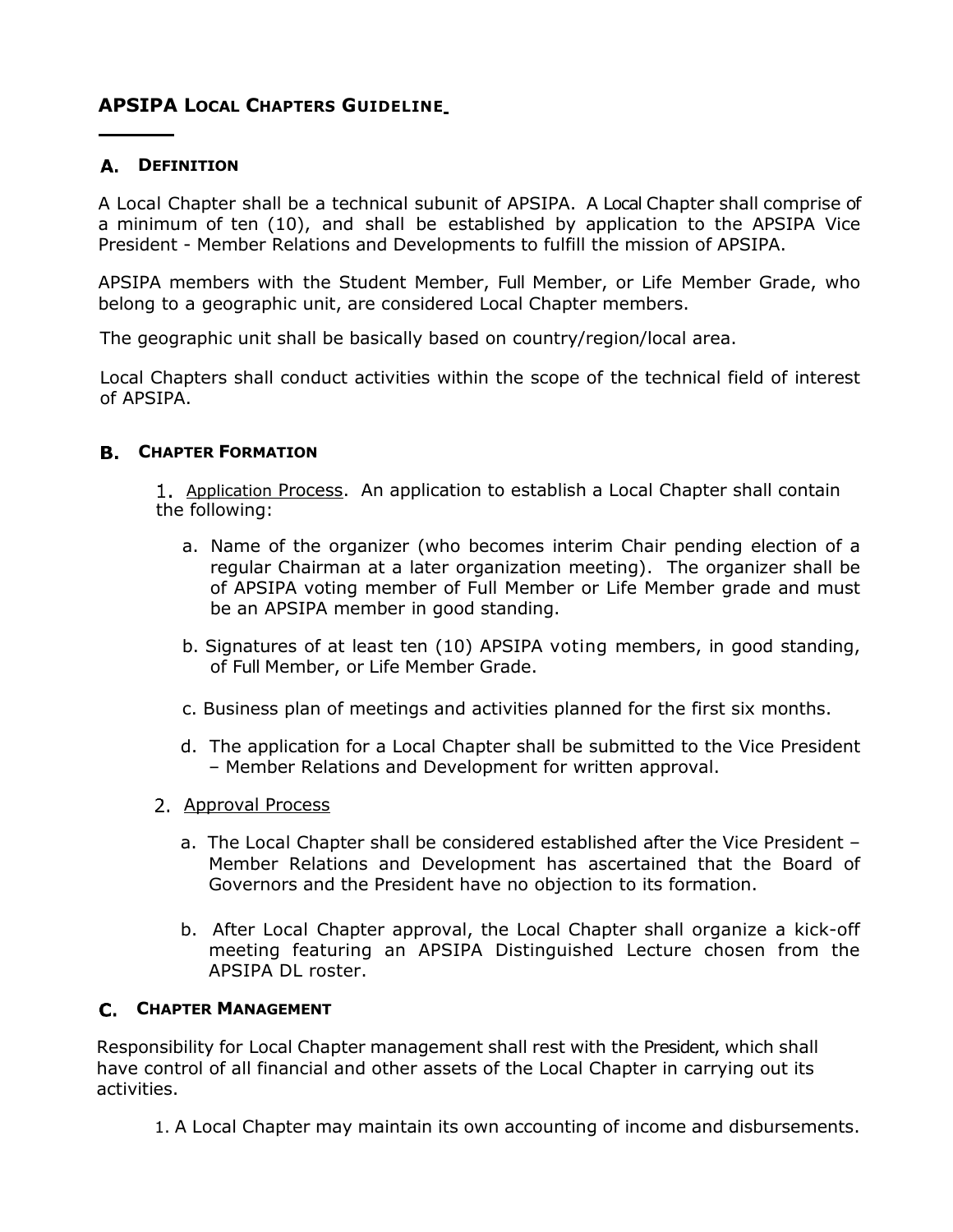Funds in such an account may include income received by the Local Chapter from APSIPA and the Chapter's share of income and disbursements associated with programs sponsored or cosponsored by the Local Chapter and with operations of APSIPA.

- 2. Those Local Chapters having separate bank accounts shall submit a year-end financial statement to the APSIPA Headquarters by January 15 for the previous fiscal year.
- 3. The Local Chapter shall be responsible for auditing, proper accounting, and submitting, with its annual financial report, a Chapter financial statement to the Vice President – Member Relations and Development and the APSIPA Headquarters.
- 4. Reasonable efforts should be made to notify all members of Local Chapter meetings. Methods of communication could be, but are not limited to, email distributions, postings on Chapter websites, social media venues, or hard copy distributions.

## **CHAPTER OFFICERS**

Officers of the Local Chapter shall include at least a Chair, a Vice Chair, a Secretary, and a Treasurer. The Local Chapter may combine the offices of Secretary and Treasurer.

- Each member of the Local Chapter Committee should be an APSIPA voting member of Full Member, or Life Member grade. The Local Chapter Chair shall serve as Chair for all meetings of the Local Chapter, the Local Chapter Committee, and the Local Chapter ExCom where such an ExCom exists.
- 2. The Local Chapter Vice Chair shall assist the Chair in the coordination of all Chapter activities. At the request of the Local Chapter Chair or in the absence of the Local Chapter Chair, the Local Chapter Vice Chair shall chair meetings of the Local Chapter, Local Chapter Committee, or Local Chapter ExCom.
- The duties of the Local Chapter Secretary shall include correspondence, the keeping of the minutes of the Committee meetings, mailing notices, and submission of meeting reports to the APSIPA Headquarters at the end of each year and such other duties as are assigned to him/her by the Local Chair.
- The duties of the Local Chapter Treasurer shall include the development of a Local Chapter budget for approval by the Vice President – Member Relations and Development, accounting of all Chapter funds, keeping financial records, and submitting a financial record to the APSIPA Headquarters.
- 5. Officer Terms and Eligibility:
	- a. All officers shall be elected by Local Chapter members of Student Member, Full Member, or Life Member grade. Elections for all officers shall take place every two years as provided by the Chapter Bylaws.
	- b. The term of office for all officers shall be two years. An individual may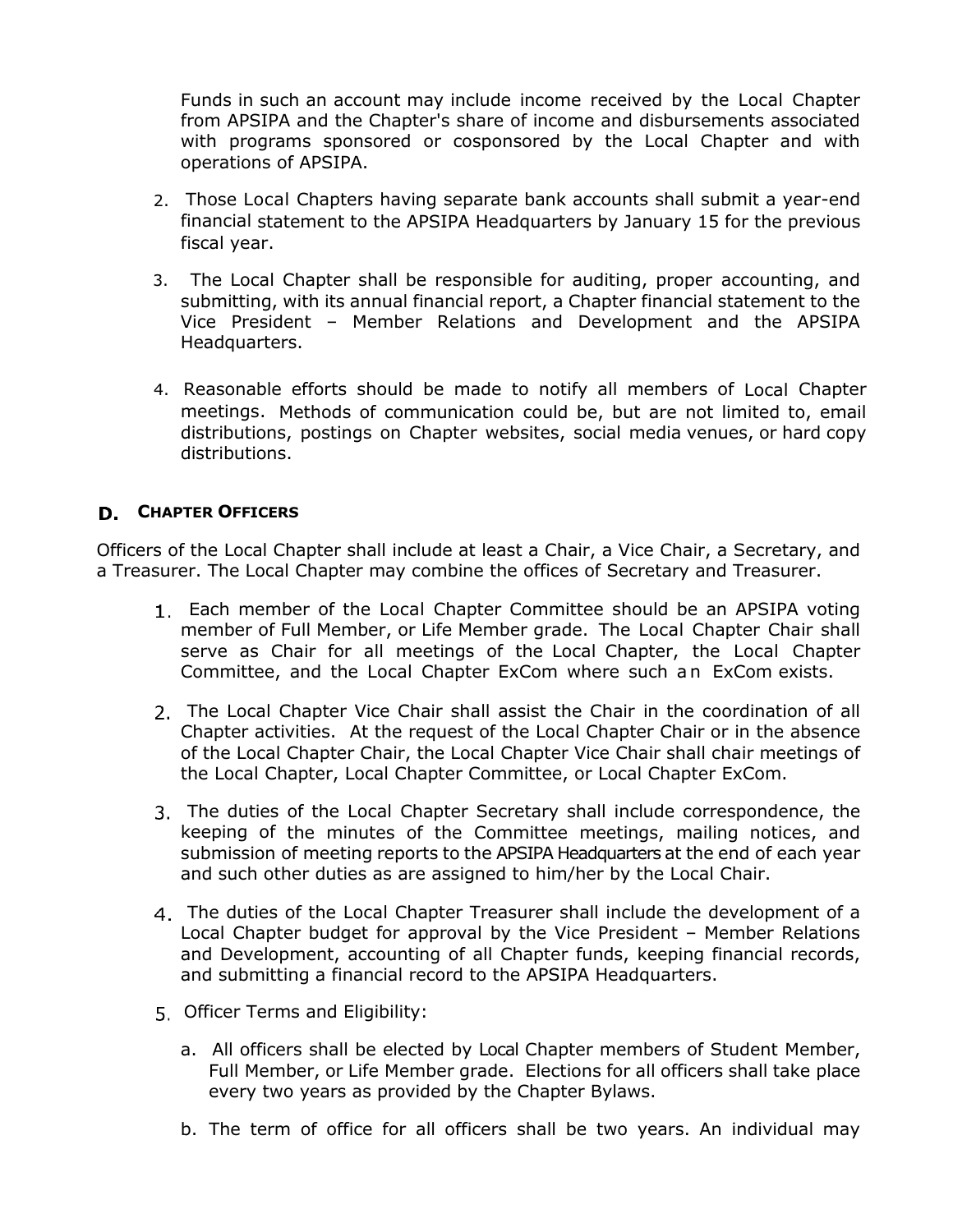continue in the position until a successor has been duly elected and takes office.

- c. The term of office shall normally be from January 1 through December 31.
- d. The consecutive period of service in any one office shall normally not exceed four years. All officers shall not serve in any one position, in any single organizational unit, for more than six years in total. Exceptions to this rule require approval by the President and the Board of Governors. Each extension must not exceed a period of two years.
- The names of the newly elected/appointed officers (voting and non-voting) of the Local Chapter shall be reported to the APSIPA Headquarters, within 20 days following election/appointment.

#### **E. FINANCIAL MANAGEMENT**

APSIPA shall be responsible for distributing funds to the Local Chapters in accordance with a stated set of objectives and a plan of distribution, which shall be in consonance with the missions of the APSIPA. The Local Chapters are entitled to receive the funds generated by their own activities.

- 1. Funds within the Local Chapter, from whatever source derived, are the property of APSIPA, and shall not be used for purposes other than the normal operations of the Local Chapter as defined in APSIPA Bylaws or published interpretation of policy, without prior authorization of the President-Elect, unless otherwise provided.
- 2. APSIPA shall give \$1,000 per year to subsidize the activities of a Local Chapter based on the activity and budget plans submitted in advance. APSIPA shall also give bonus rebate based on the number of members of the Local Chapter in the end of the previous year. The bonus rebate shall be given \$100 per 100 active members.
- 3. The Local Chapter may serve nonmembers or groups wishing to receive meeting announcements and other Chapter publications.
- 4. The Local Chapters may accept local voluntary financial contributions.
- 5. The Local Chapters may establish appropriate bank accounts for accounting of Chapter funds.
	- a. Accounts established in the name of APSIPA must be reserved for the purpose for which they are established, without co-mingling of funds.
	- b. The Local Chapters may establish a reserve fund at least equal to one half of the total budgeted yearly expenditures.
	- c. All unit funds management must adhere to a fiscal year January 1 December 31.